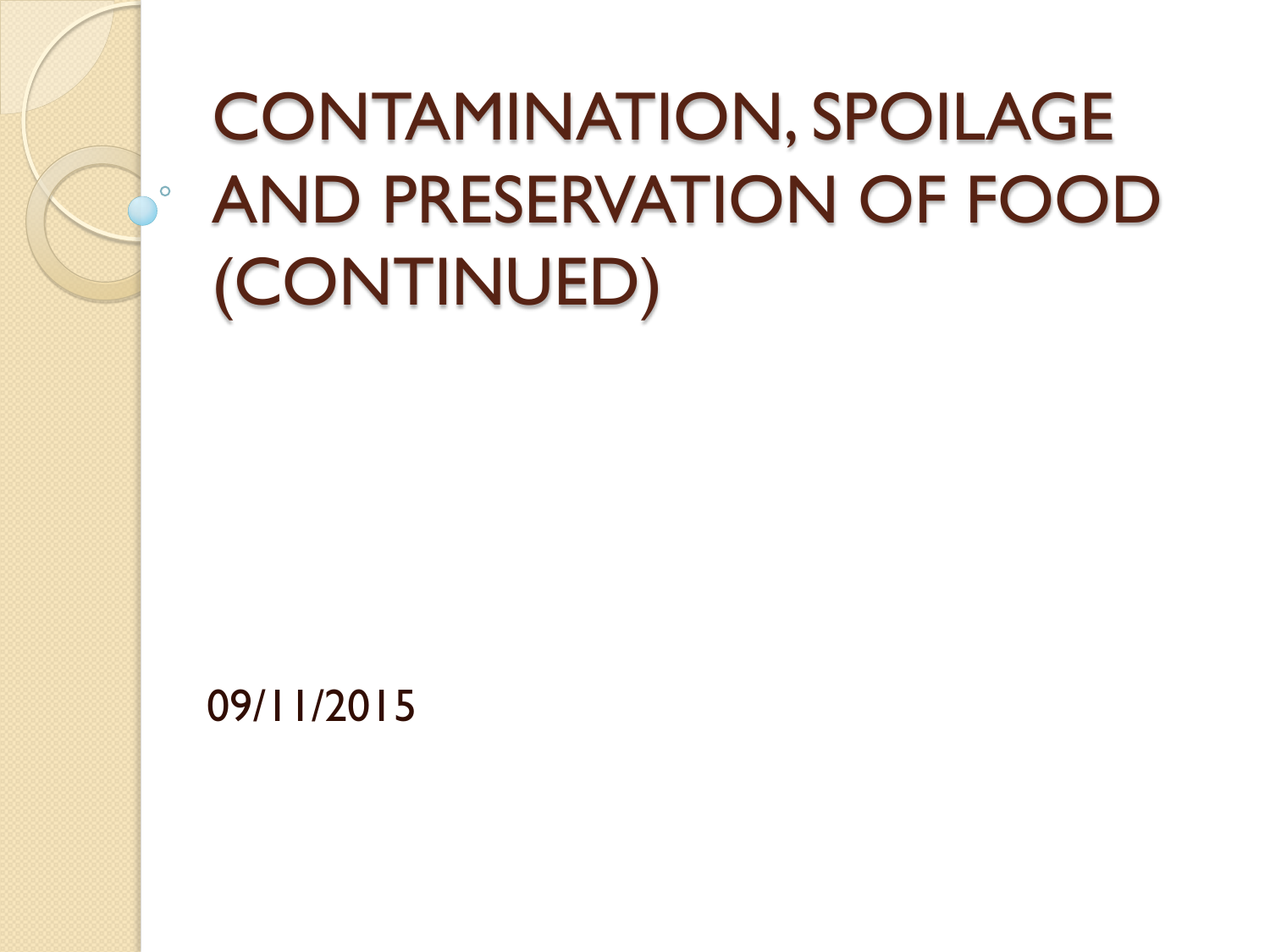# **Canned Meat Products**

- Putrefactive anaerobes such as *Clostridium sporogenes* can occur in canned meat.
- If the product is under-processed cured, canned meat products.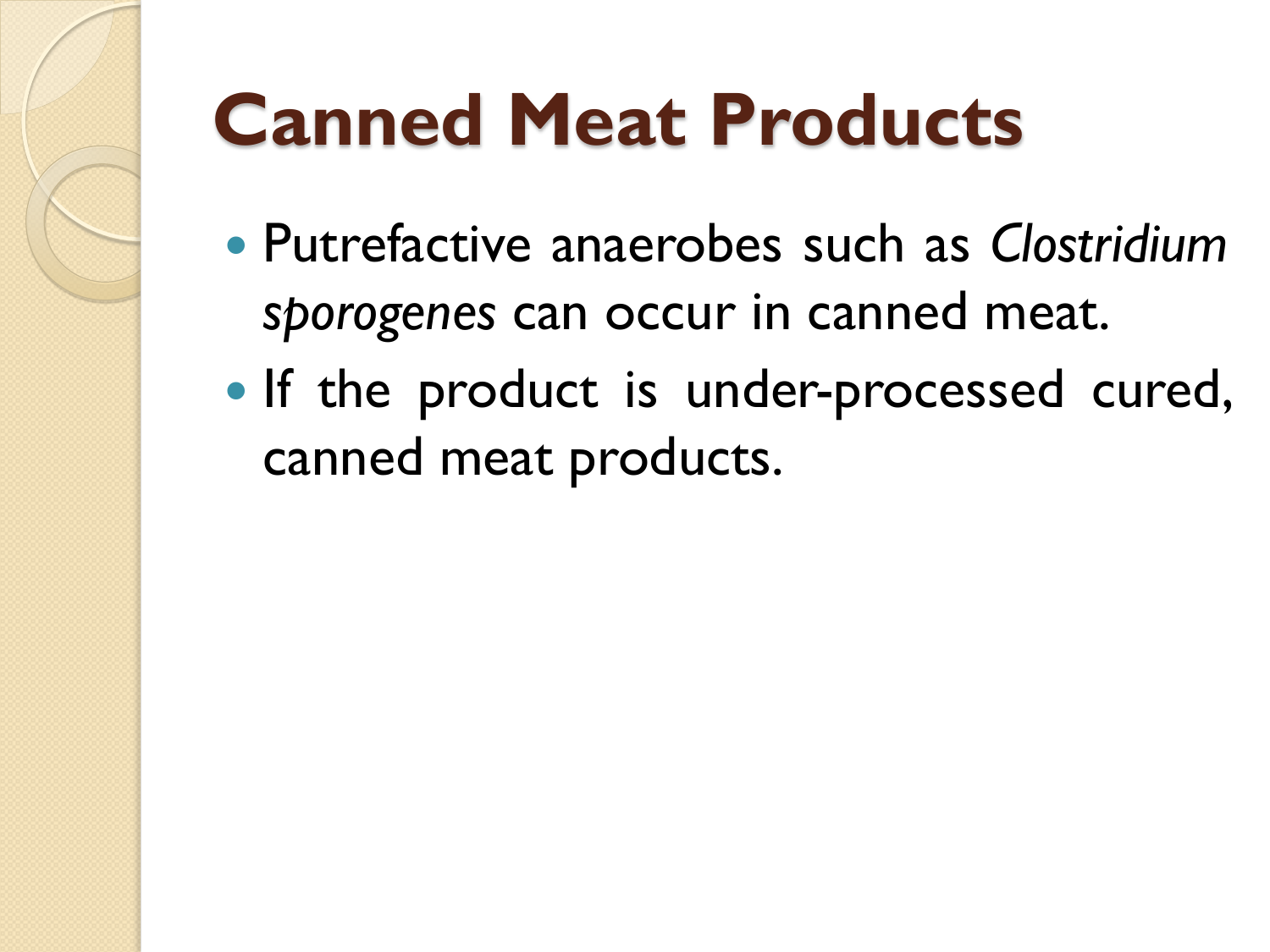# **Microbiological Spoilage of Dairy Products**

### **Types of Spoilage Microorganisms**

- **1. Psychrotrophs :** These organisms represent a substantial percentage of bacteria in raw milk.
- Pseudomonads and related aerobic, Gramnegative, rod-shaped bacteria are predominant groups.
- Typically, 65–70% of the psychrotrophs isolated from raw milk are *Pseudomonas* species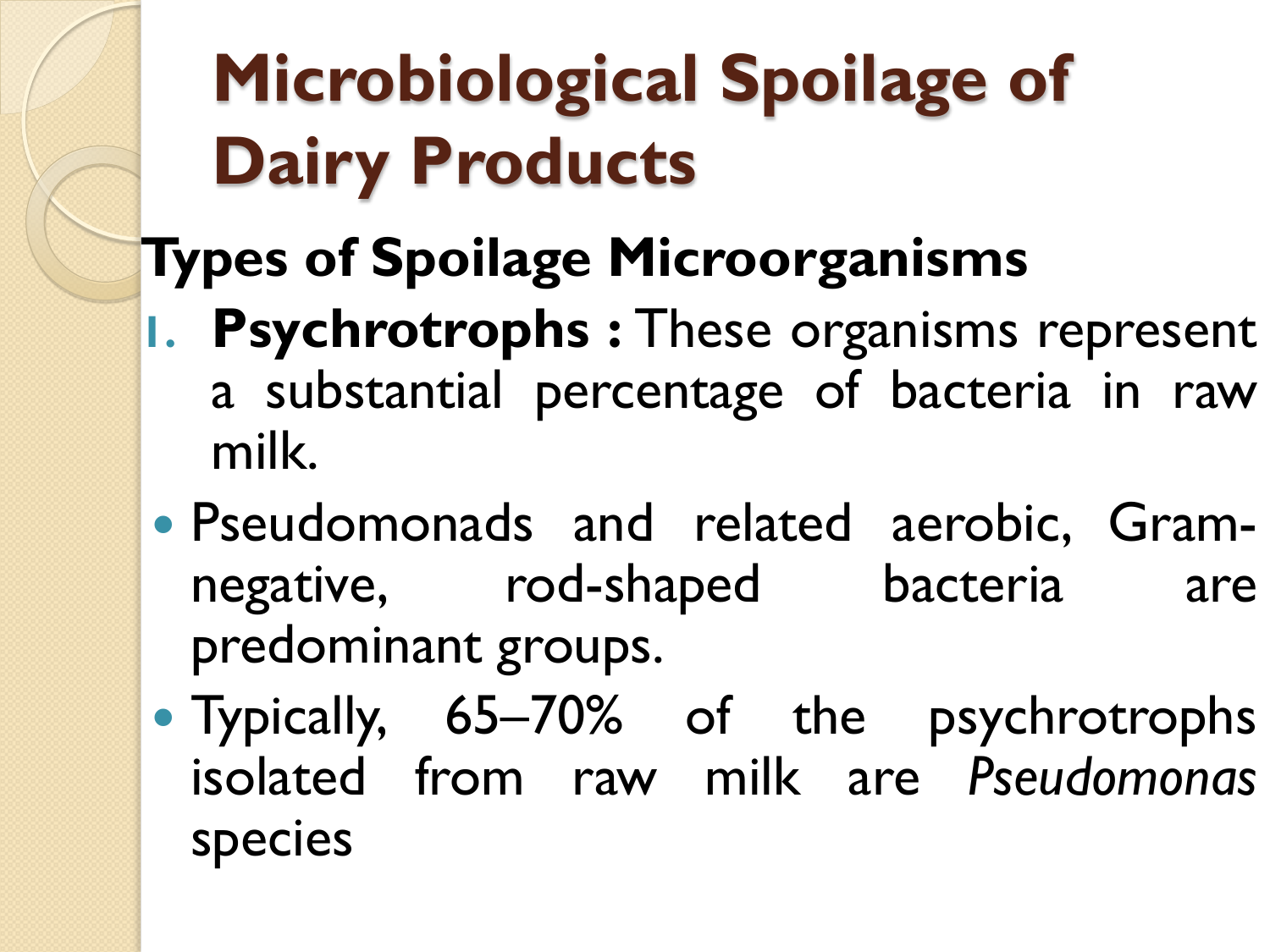Pseudomonads are characterized by their grow at low temperatures (3–7◦C) and ability to hydrolyze and use large molecules of proteins and lipids for growth.

 Other important psychrotrophs associated with raw milk include members of the genera *Bacillus, Micrococcus, Aerococcus,* and *Lactococcus* and of the family Enterobacteriaceae.

 Pseudomonads can reduce the diacetyl content of buttermilk and sour cream leading to a "green" or yogurt-like flavor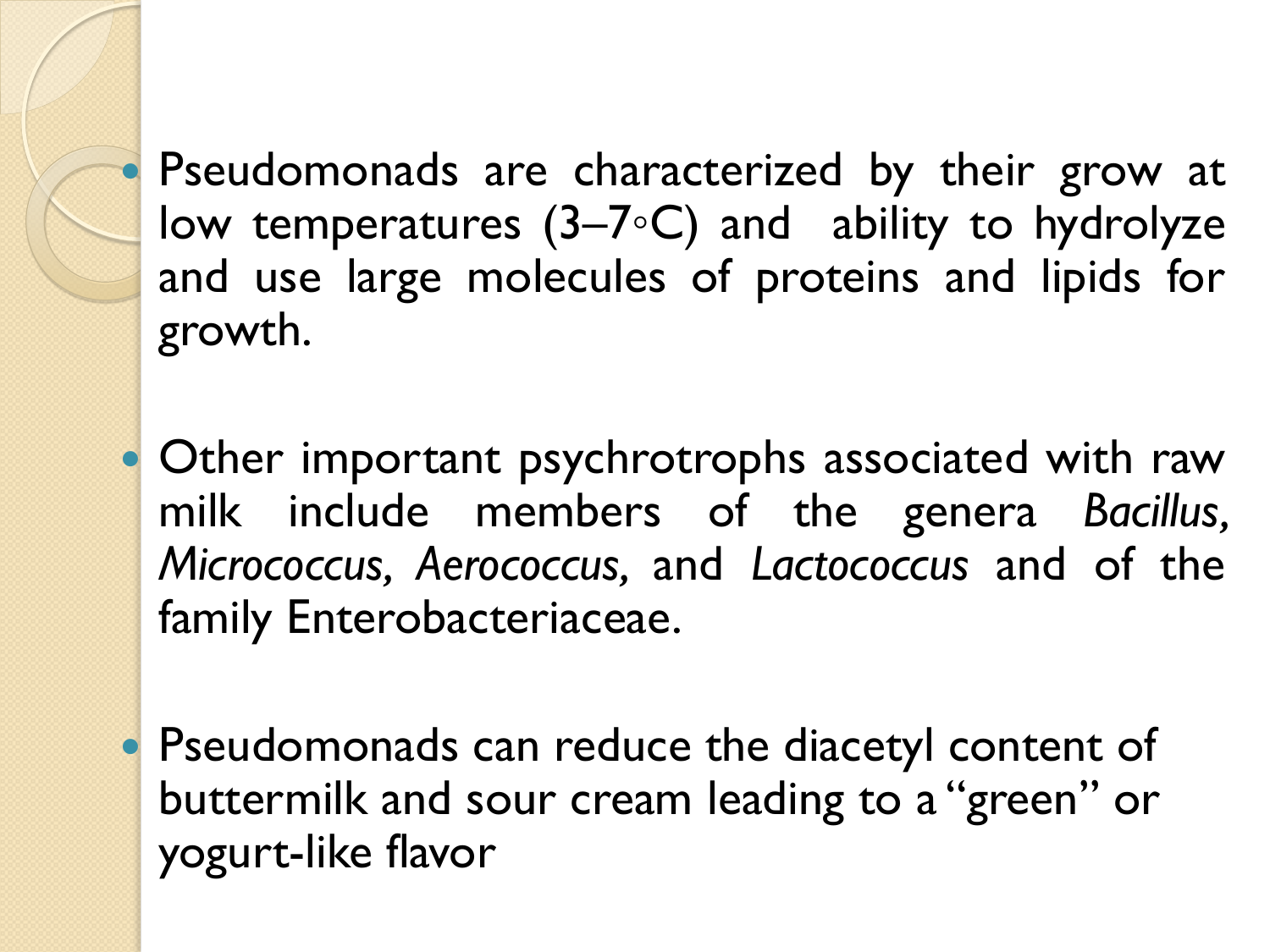### **2. Coliforms***:*

- Can reduce the diacetyl content of buttermilk and sour cream subsequently producing a yogurtlike flavor.
- . In cheese production coliforms grow and production of gas before starter culture is able to produce lactic acid since coliforms have short generation times under such conditions.
- In also grow in mold-ripened cheeses, the pH increases during ripening,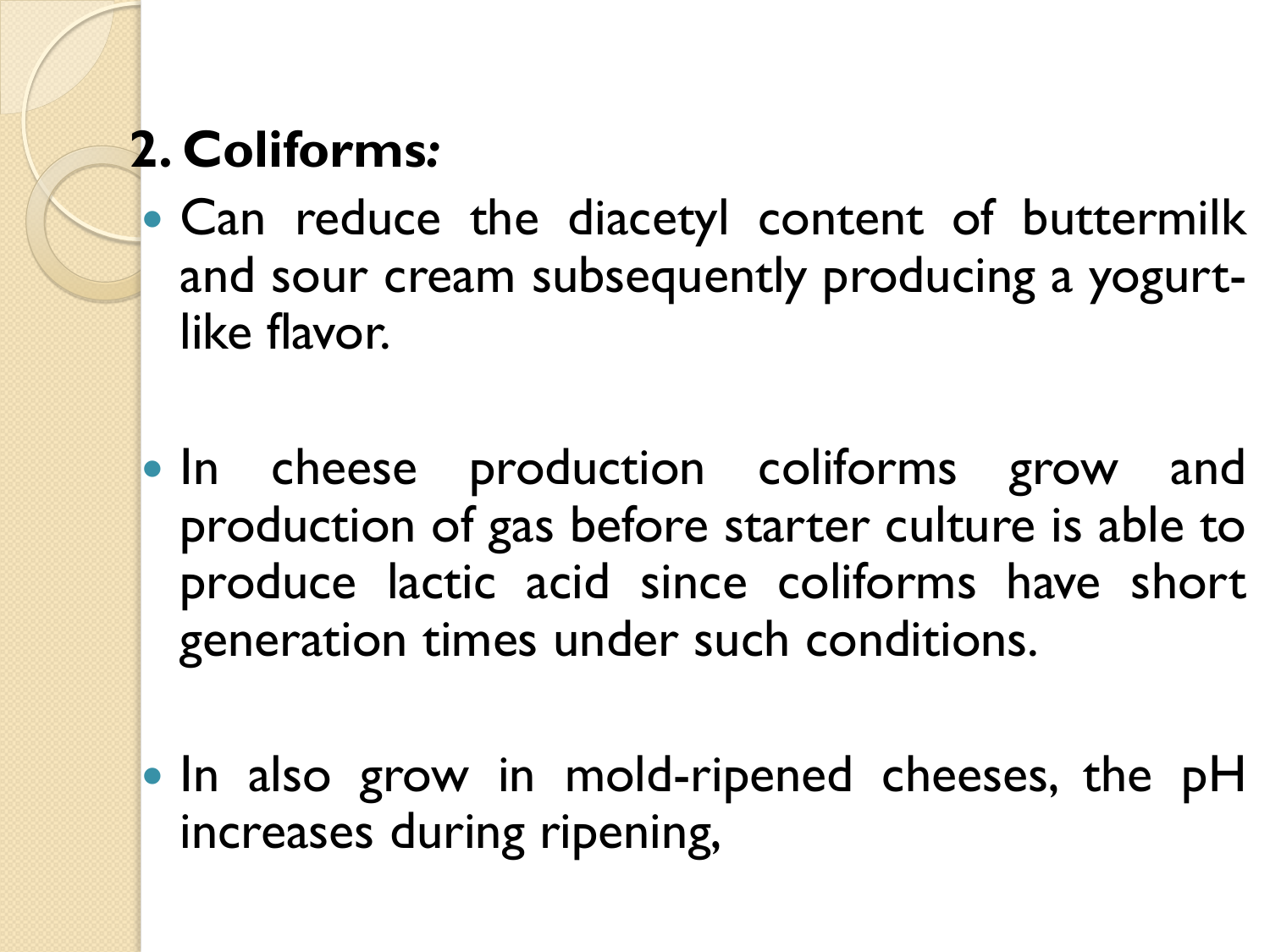### **3. Lactic Acid Bacteria (LAB):**

- Excessive viscosity can occur in buttermilk and sour cream from the growth of encapsulated, slime-producing lactococci.
- Heterofermentative lactic acid bacteria such as lactobacilli and *Leuconostoc* can develop off-flavors and gas in ripened cheeses.
- **Metabolism of tyrosine by certain lactobacilli** causes a pink to brown discoloration in ripened cheeses.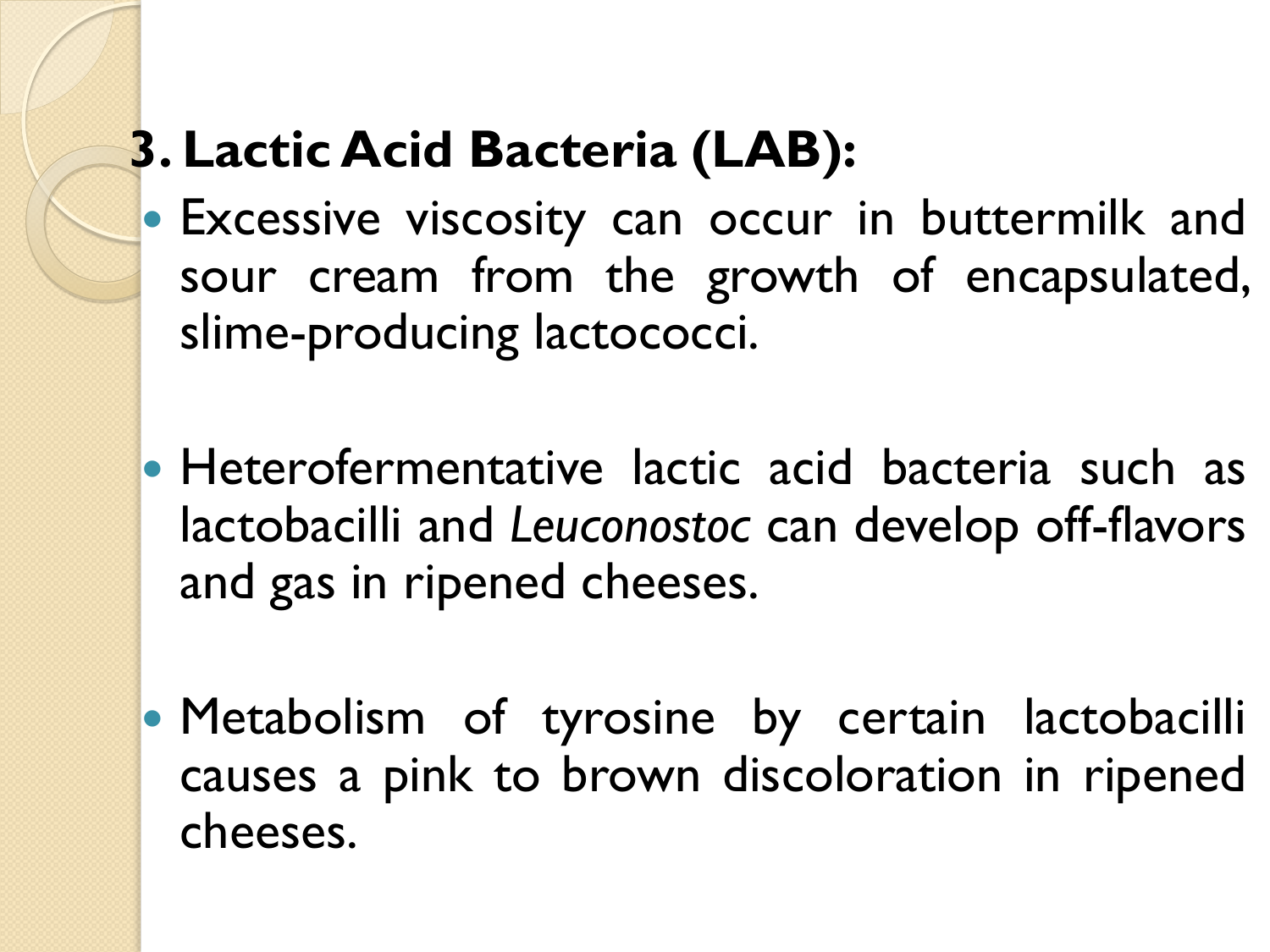- They metabolize lactose, subsequently producing lactate, acetate, ethanol, and  $\mathsf{CO}_{2}$ .
- Their growth is favored over that of homofermentative starter culture bacteria when ripening occurs at 15°C rather than 8°C.
- Cracks in cheeses can occur when excess gas is produced by certain strains of *Streptococcus thermophilus* and *Lactobacillus helveticus.*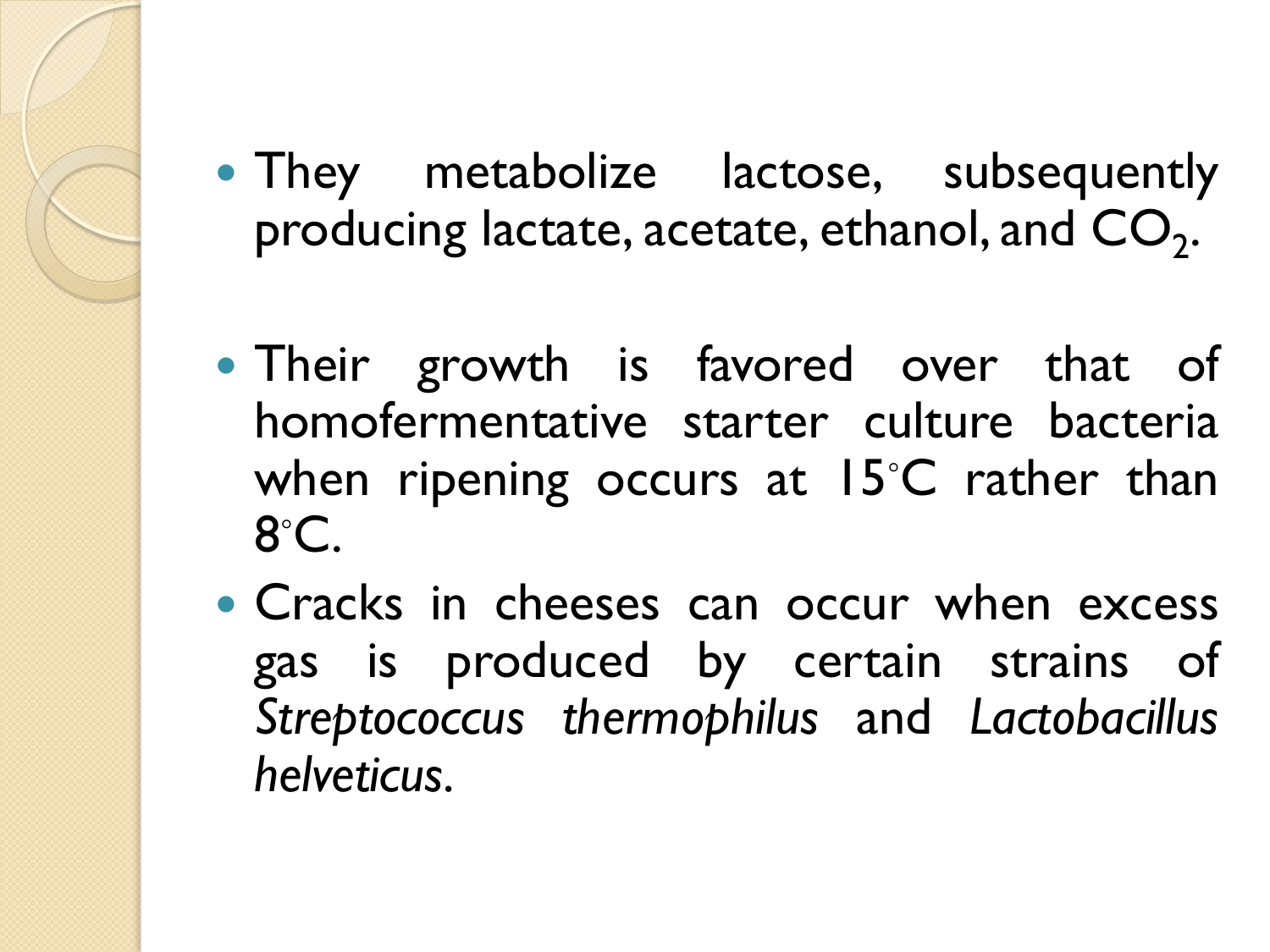# **4. Fungi**

- Yeasts can grow well at the low pH of cultured products such as in buttermilk and sour cream to produce off-flavors.
- Yeasts can metabolize diacetyl in these products.
- Contamination of cottage cheese *Geotrichum candidum* often results in a decrease of diacetyl content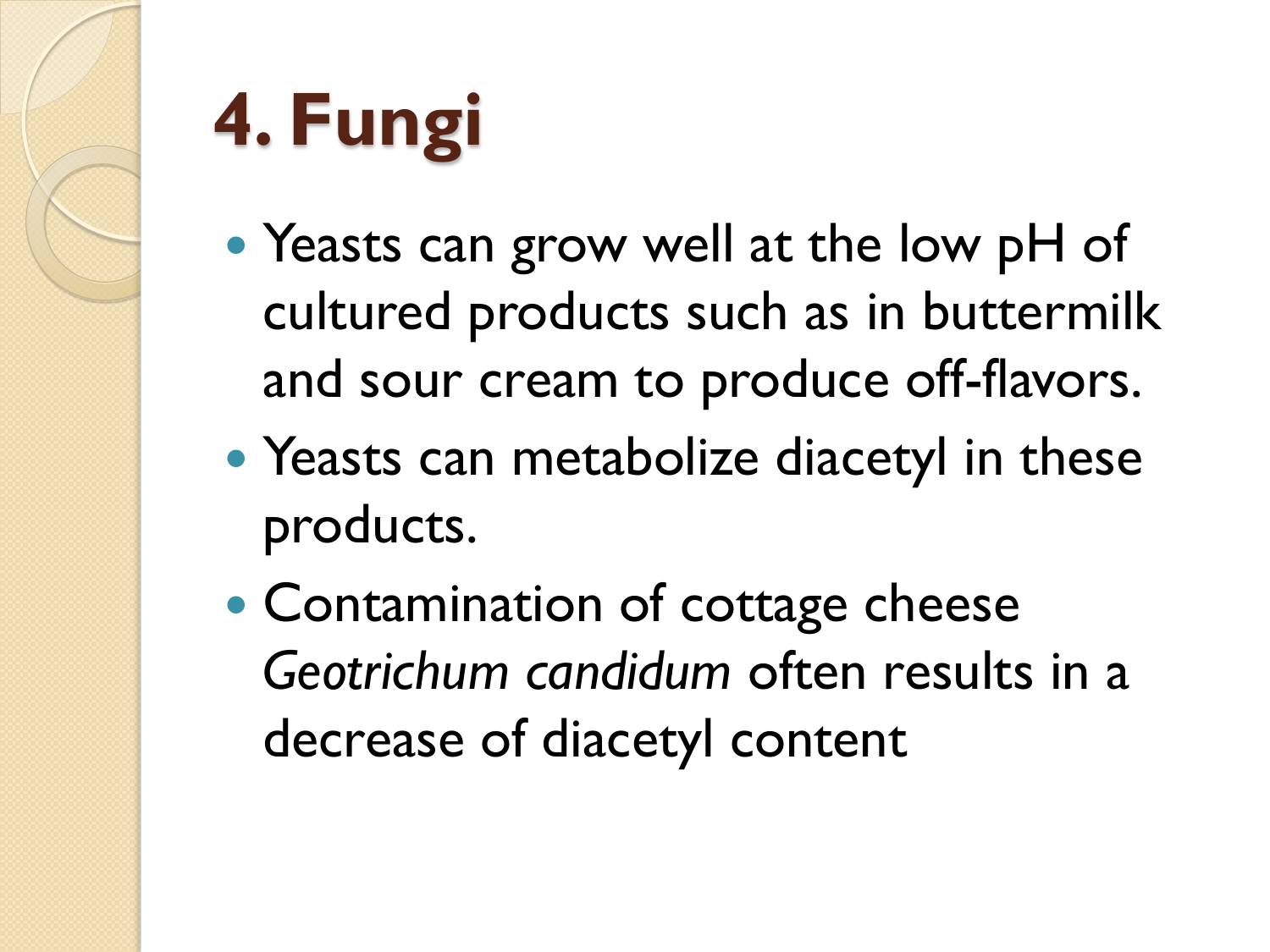- The diacetyl concentrations in low cottage cheese is also reduced by this organism after 15–19 days of storage at 4–7°C.
- Yeasts are a major cause of spoilage of yogurt and fermented milks in which has low pH.
- Common contaminating yeasts of cheeses include *Candida* spp., *Kluyveromyces marxianus*, *Geotrichum candidum*, *Debaryomyces hansenii*, and *Pichia* spp.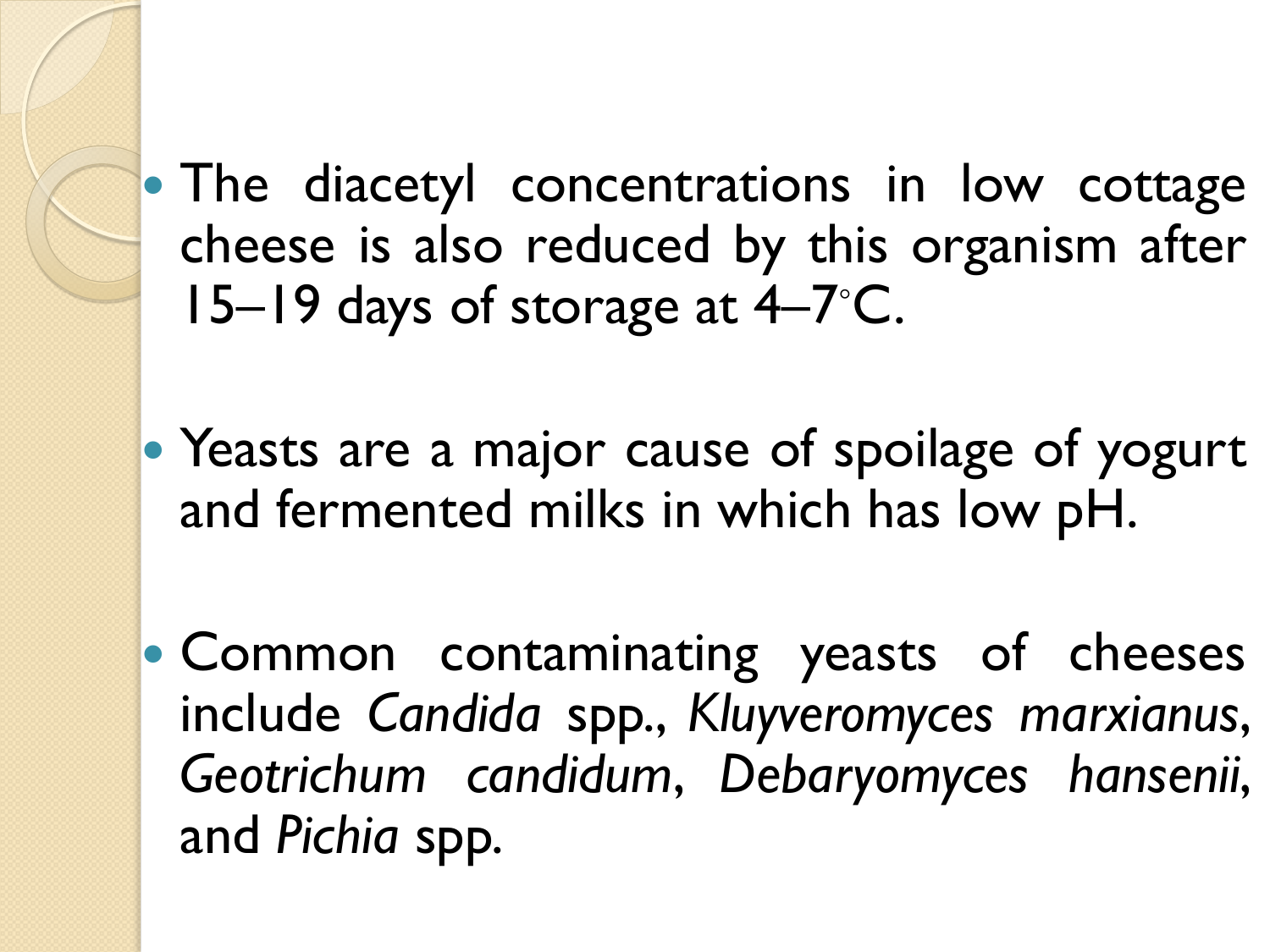- In packaged cheeses, mold growth is limited by oxygen availability.
- Molds commonly found growing in vacuum packaged cheeses include *Penicillium* spp. and *Cladosporium* spp.

 *Penicillium* is the mold genus most frequently occurring on cheeses.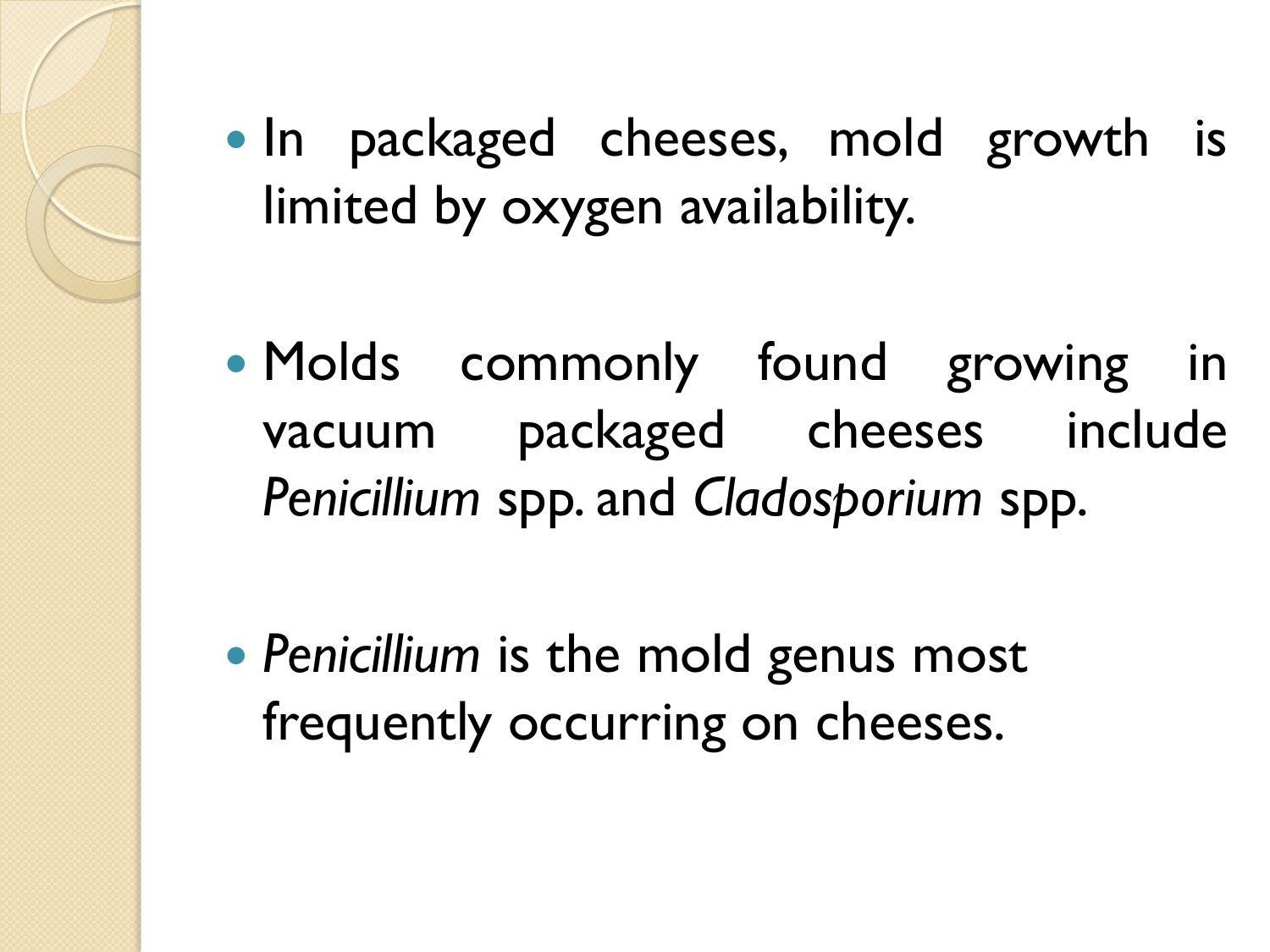- Cream cheeses are susceptible to spoilage by heat-resistant molds such as *Byssochlamys nivea.*
- It is capable of growing in reduced oxygen atmospheres, including in atmospheres containing 20, 40, and 60% carbon dioxide with less than 0.5% oxygen.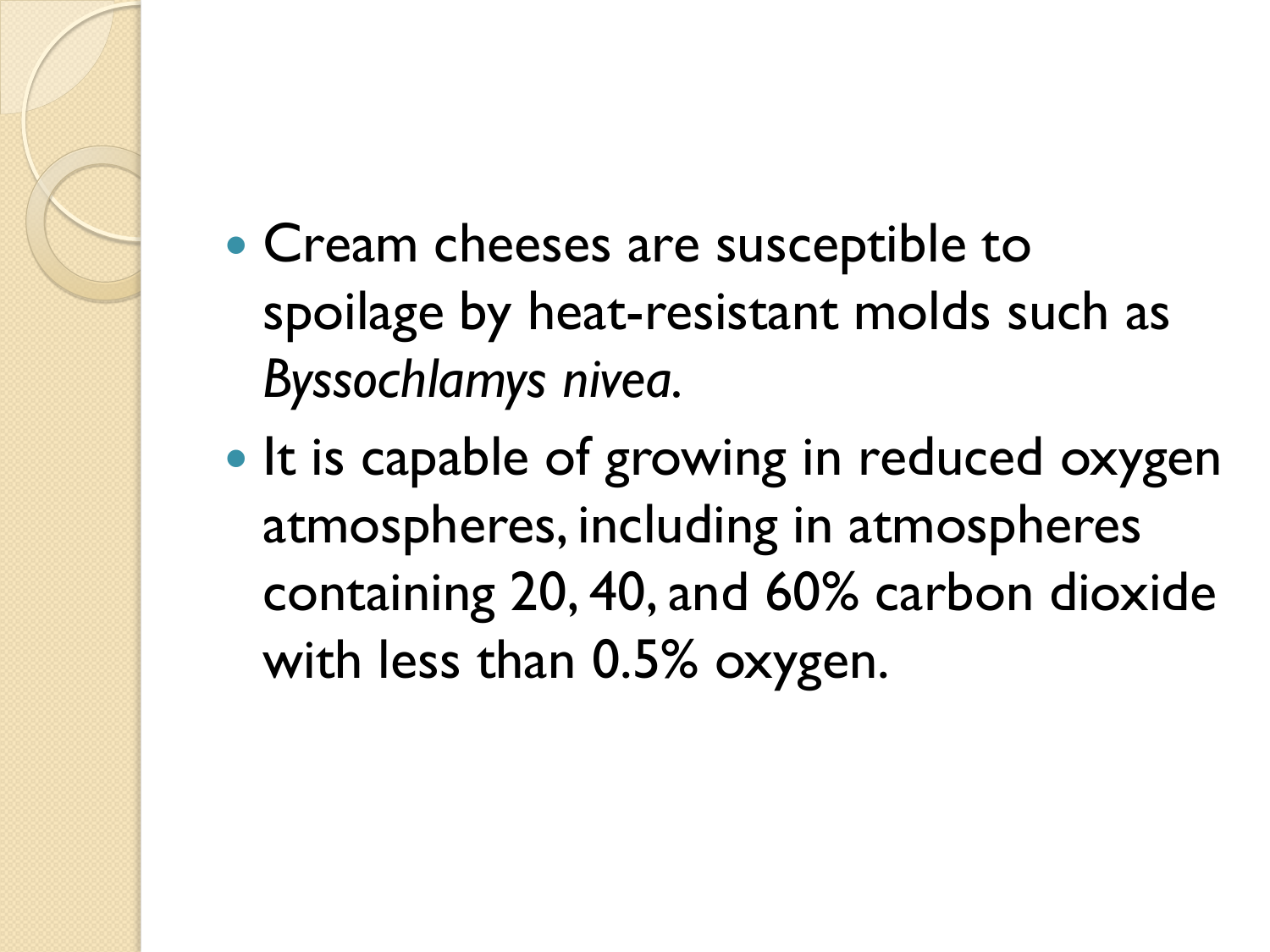### **5. Spore-Forming Bacteria**

- The common source of spore-forming bacteria in finished dairy products is raw milk.
- They can also contaminate milk after processing
- *Bacillus licheniformis, B. cereus, B. subtilis, B. mycoides,* and *B. megaterium*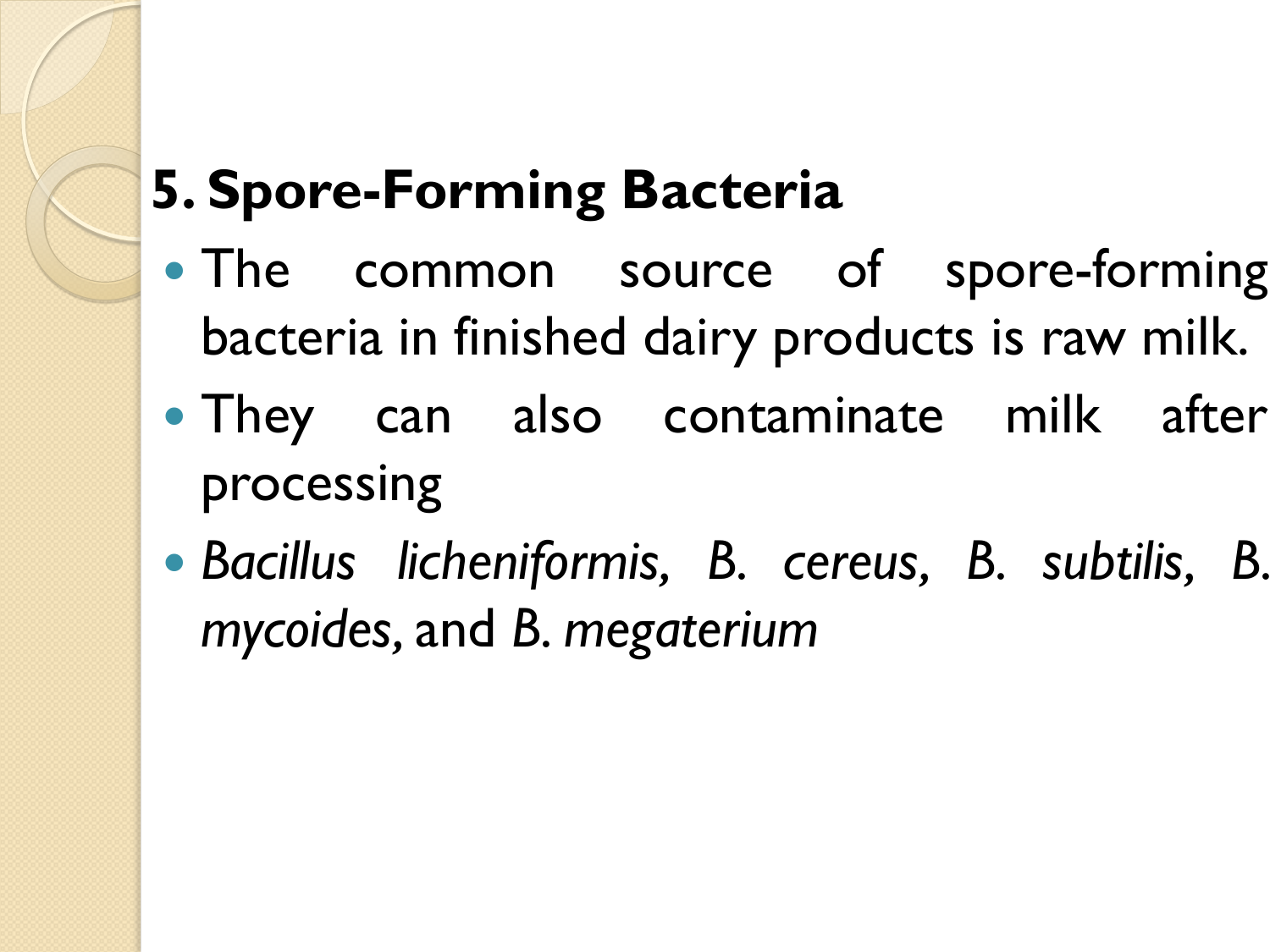• The heat of pasteurization activates (heat shock) many of the surviving spores so that they are primed to germinate at a favorable growth temperature.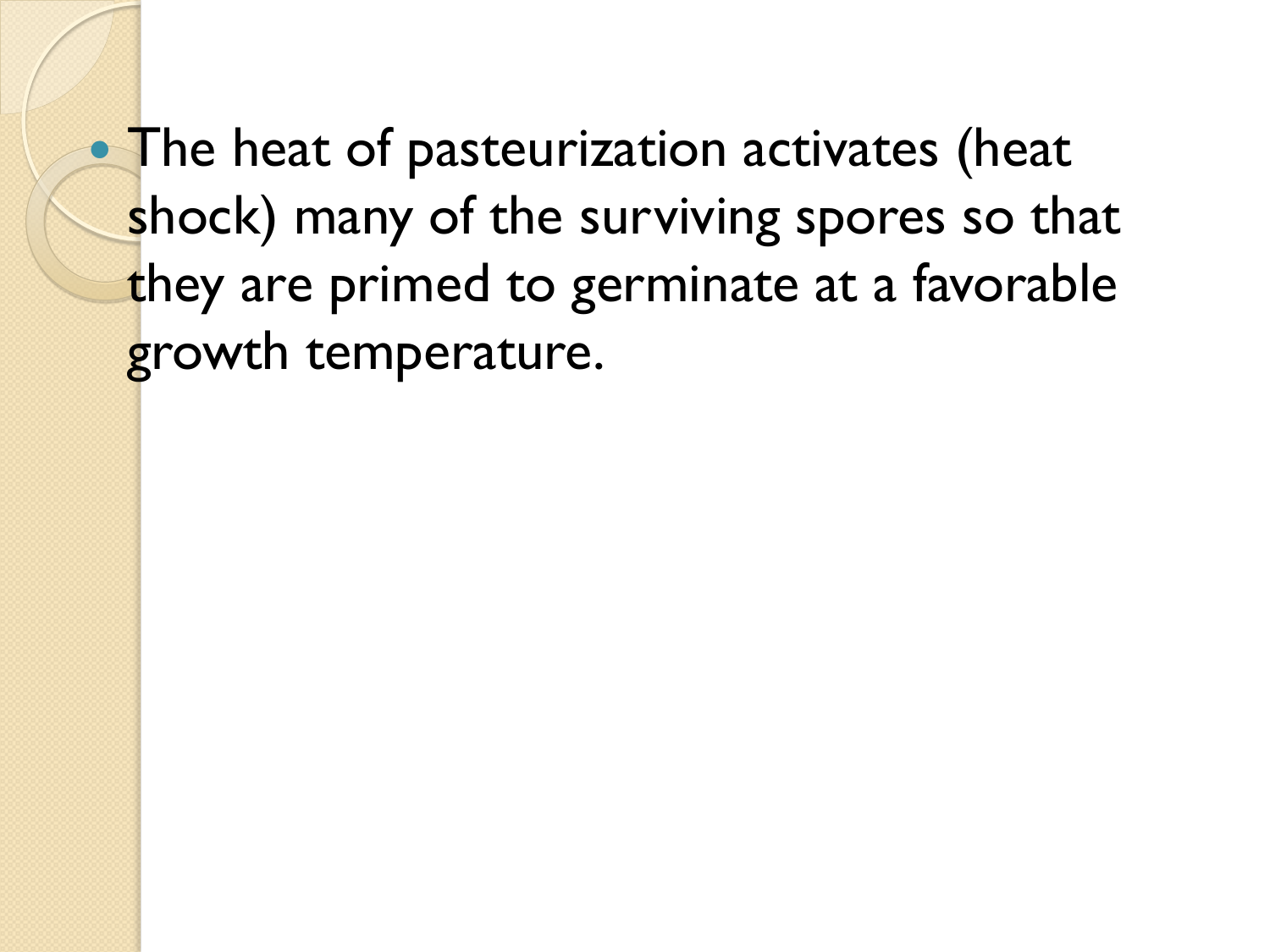

**Fig. 1:** Gassy Swiss cheese caused by *Clostridium tyrobutyricum*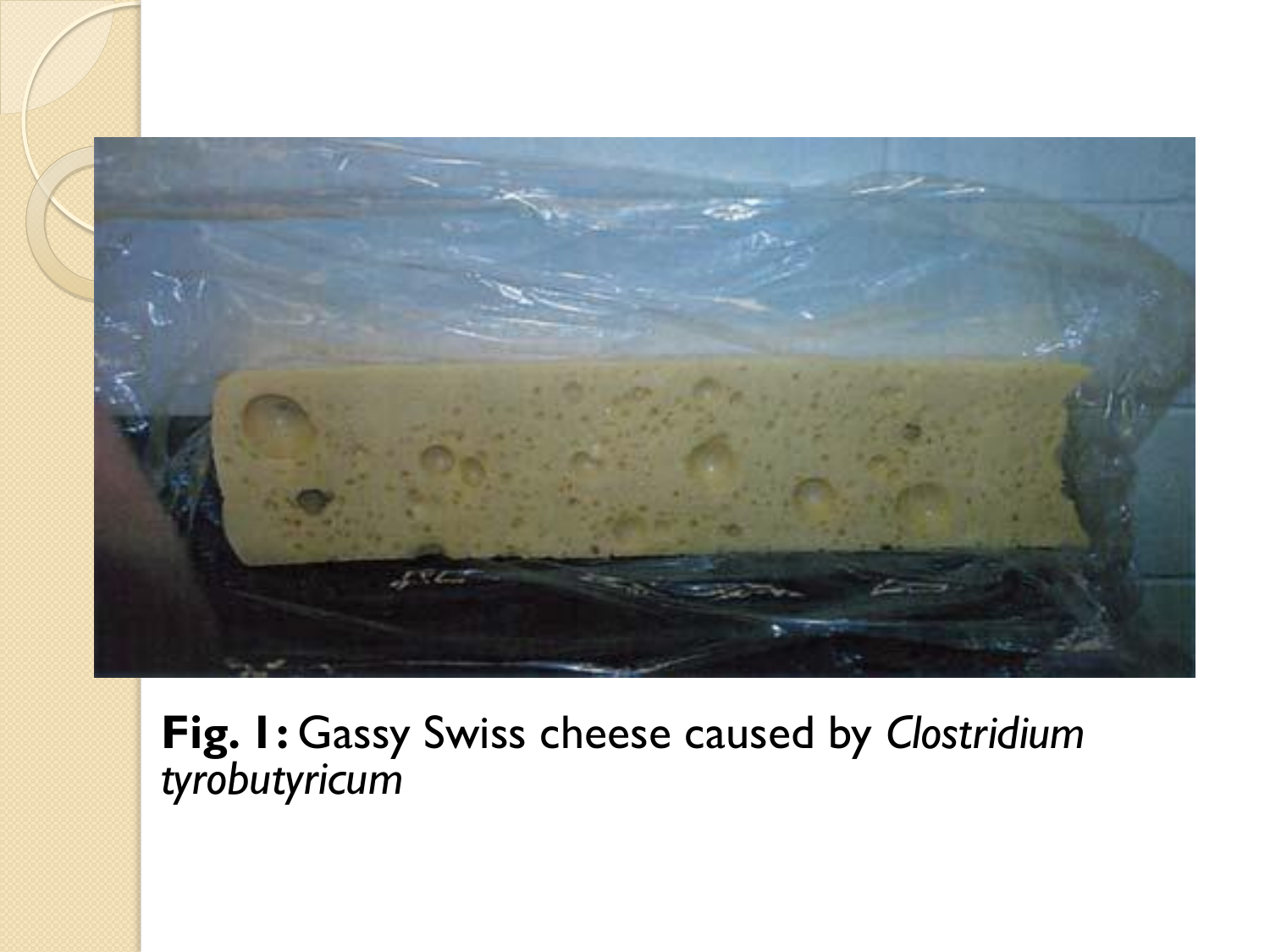### *5. Other Microorganisms*

*Eubacterium* sp.:

- a facultative anaerobe that is able to grow at pH 5.0–5.5 in the presence of 9.5% salt.
- It can cause gassiness in Cheddar cheese.

*Enterococcus faecalis* subsp. *liquefaciens* :

- An unusual white-spot defect in Swiss cheese.
- It is inhibitory to propionibacteria and *Lactobacillus fermentum*, resulting in lack of flavor in the cheese.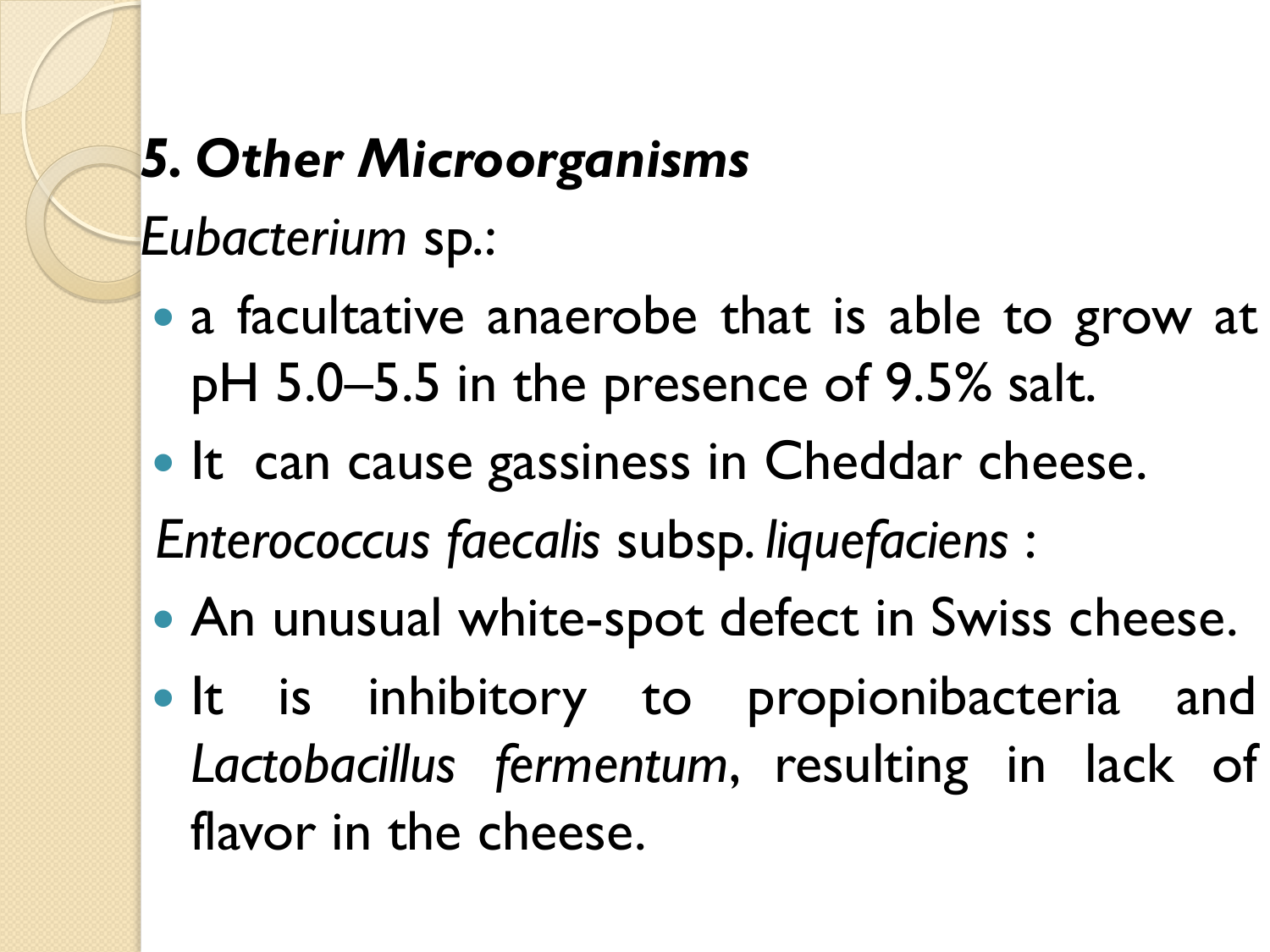### **Enzymatic Degradation:**

- This is an indirect cause of spoilage in dairy product.
- **Microbial enzymes- proteases, phospholipases,** and lipases, some of which may remain active in the food after the enzyme-producing microbes have been destroyed.
- **Extracellular proteases affect the quality of** milk products largely by producing bitter peptides.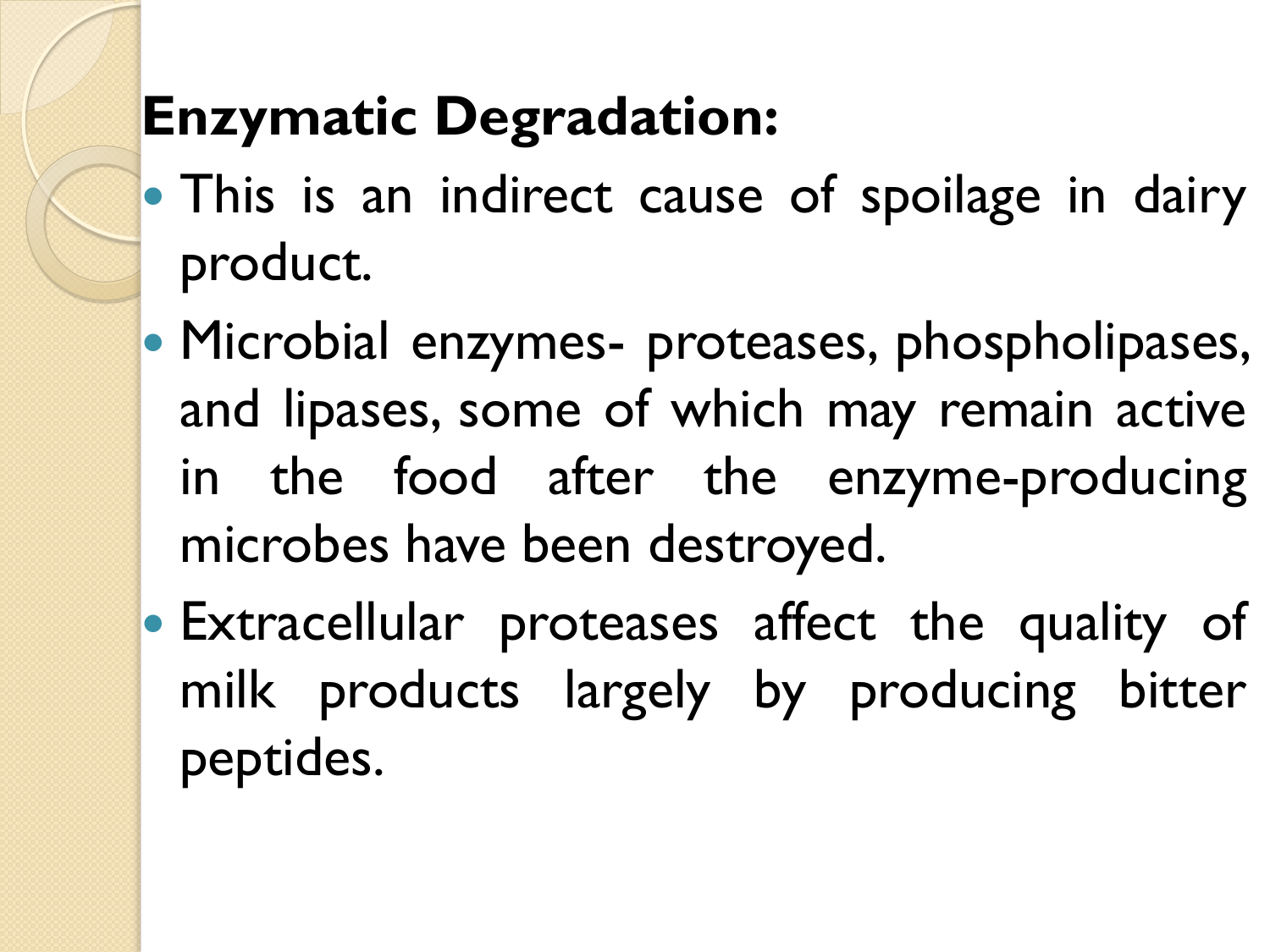Thermally resistant proteases have caused spoilage of ultra-high-temperature (UHT) milk.

 Heat-stable bacterial lipases have been associated with the development of rancid flavors in UHT milk.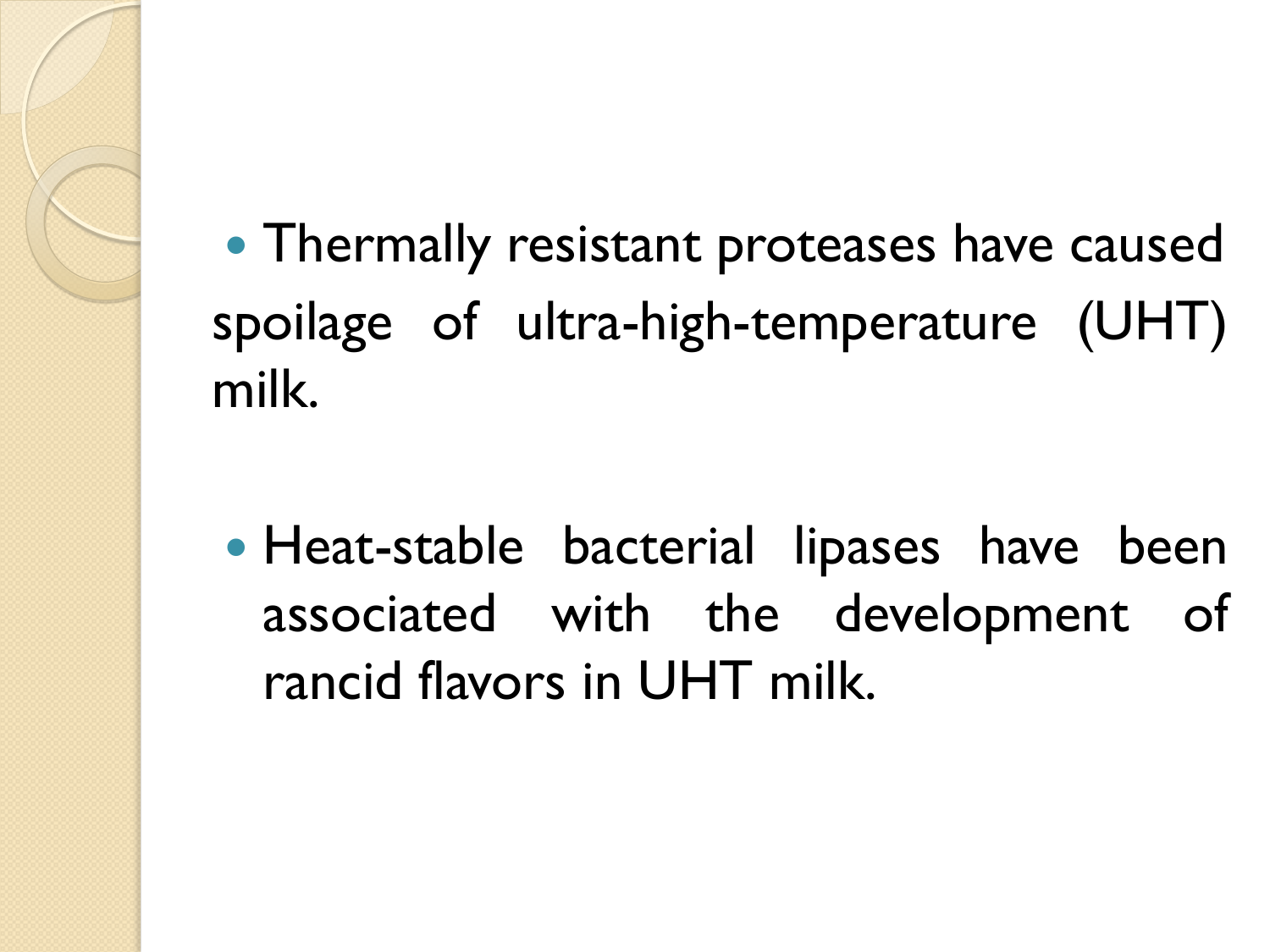# **FOOD PRESERVATION**

### **Chemical Preservatives**

are mostly organic acids exert various internal metabolic effects.

- microbiostatic action of their pH effect the preservative
- activity of organic acids is dramatically affected by the pH of the food
- The proportion of fat and water in the food further affects the antimicrobial activity of organic acids.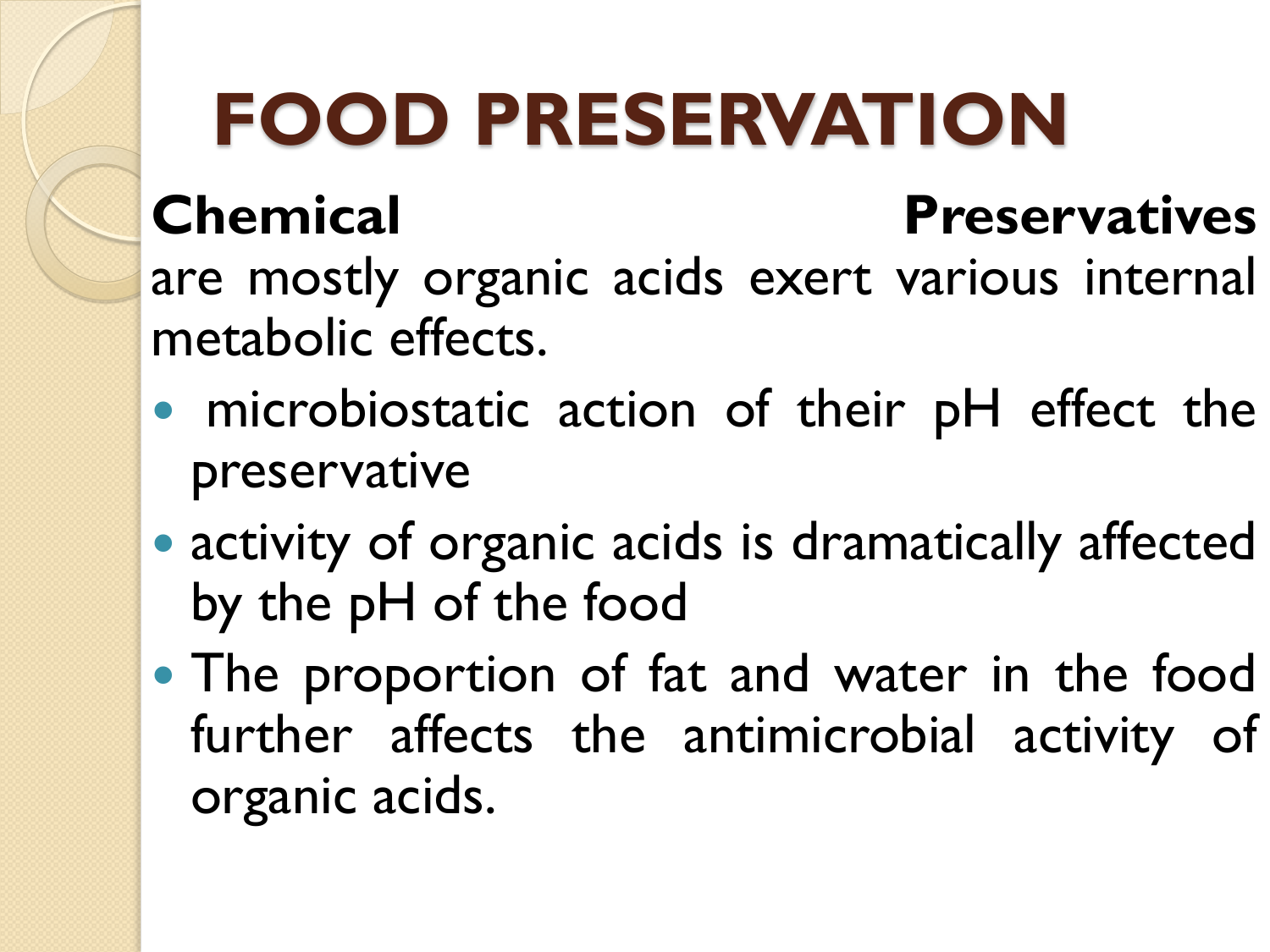### 1. Sorbic acid.

• It is relatively insoluble in water (<0.2%).

 Most food applications use the sodium or potassium salts of sorbic acid, as these are about 50% soluble in water.

- The sorbates are effective in preventing mold and yeast growth
- Also effectively prevents bacterial growth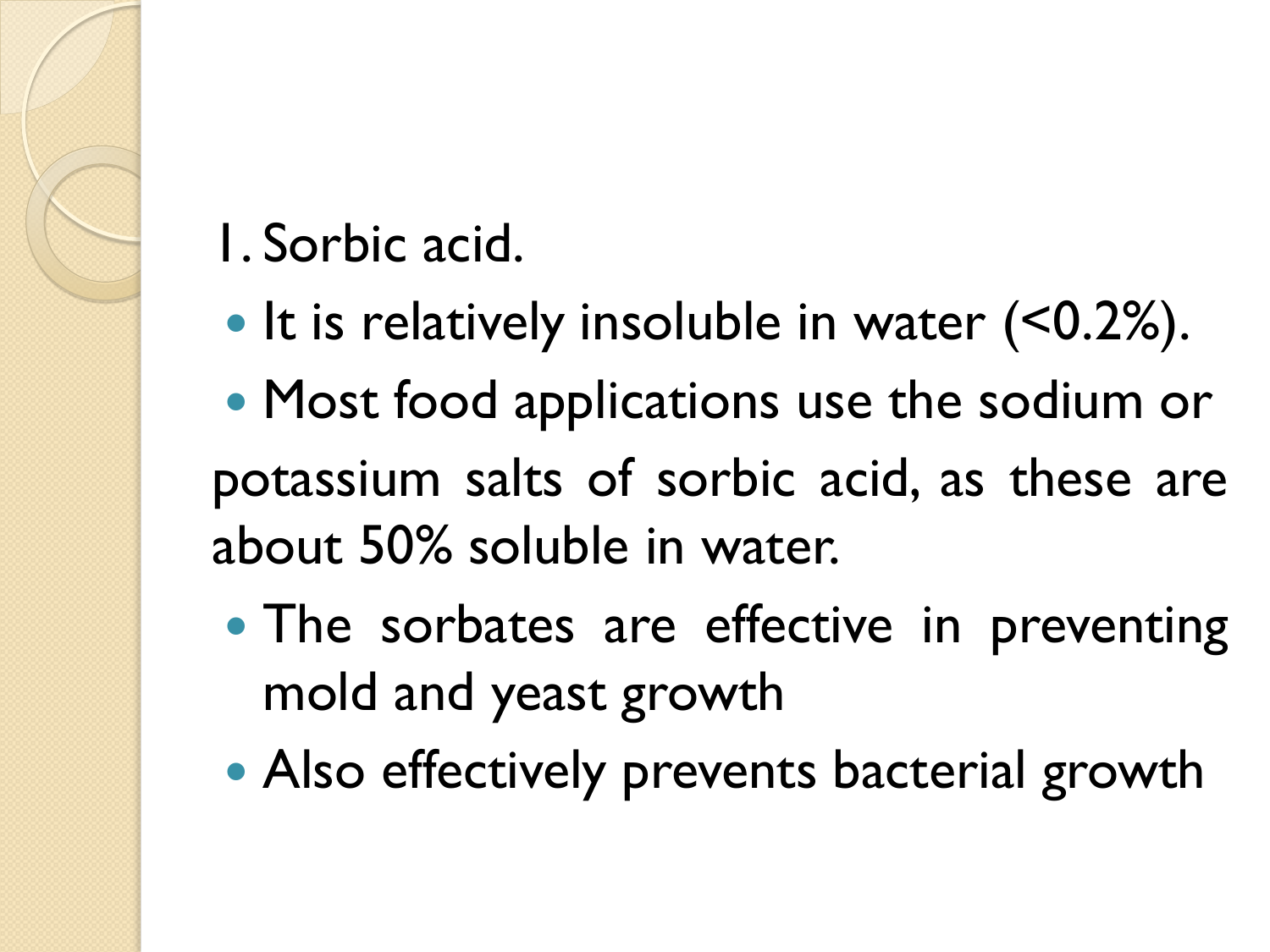### 2. Propionic acid.

### **It is produced in Swiss cheese by** *Propionibacterium*.

- Commonly used in foods in the calcium salt form.
- Moderately effective against molds
- Has little activity against yeasts or bacteria.
- **.** it is widely used to prevent mold spoilage in yeast-leavened baked goods. It is the only preservative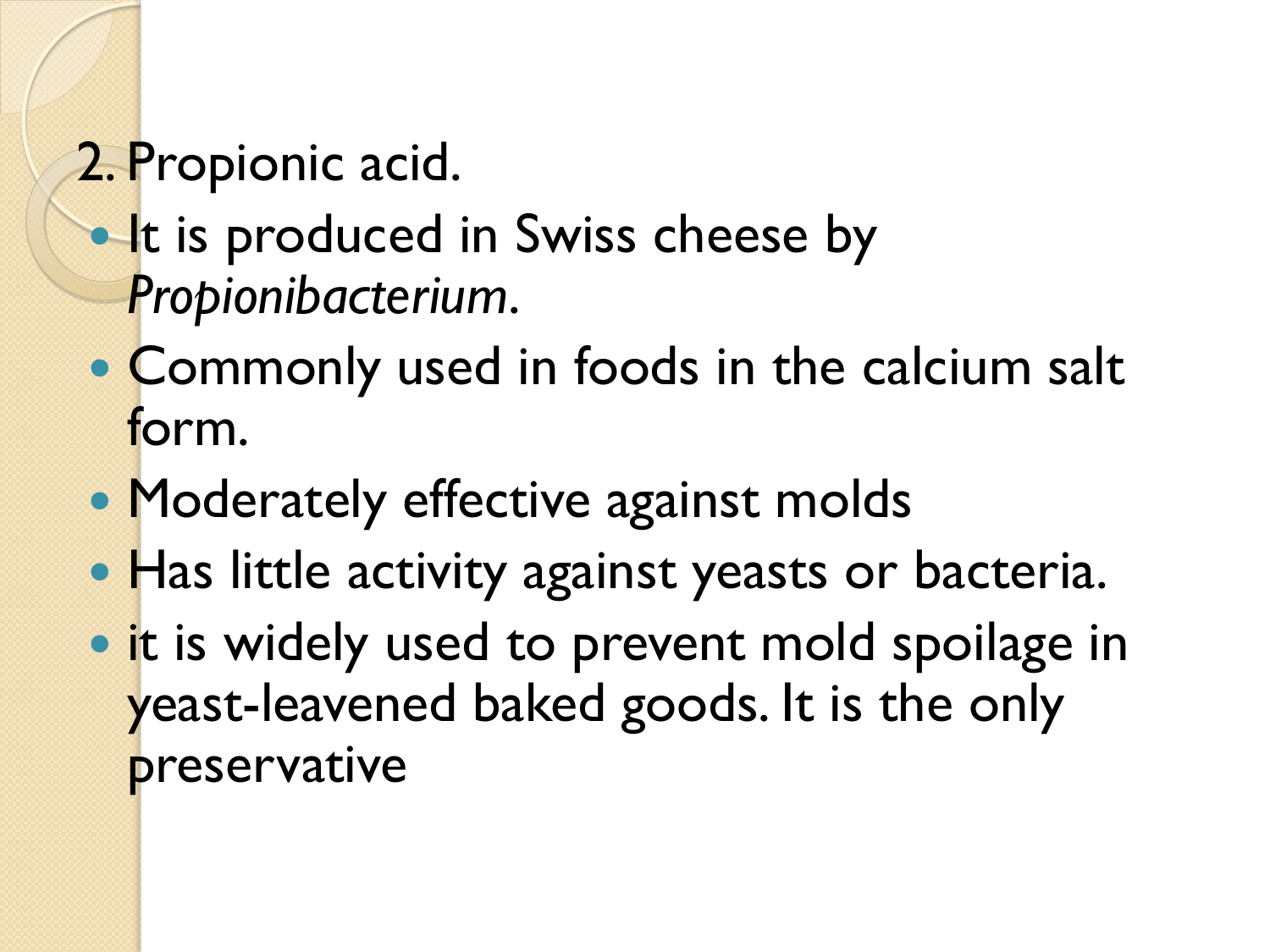### 3. Benzoic acid.

- Commonly used in the sodium salt form
- It possesses some antibacterial activity, is moderately active against molds,
- very effective against yeasts.
- widely used to prevent yeast spoilage in hermetically sealed acidic foods that are
- not subject to mold spoilage because of the absence of oxygen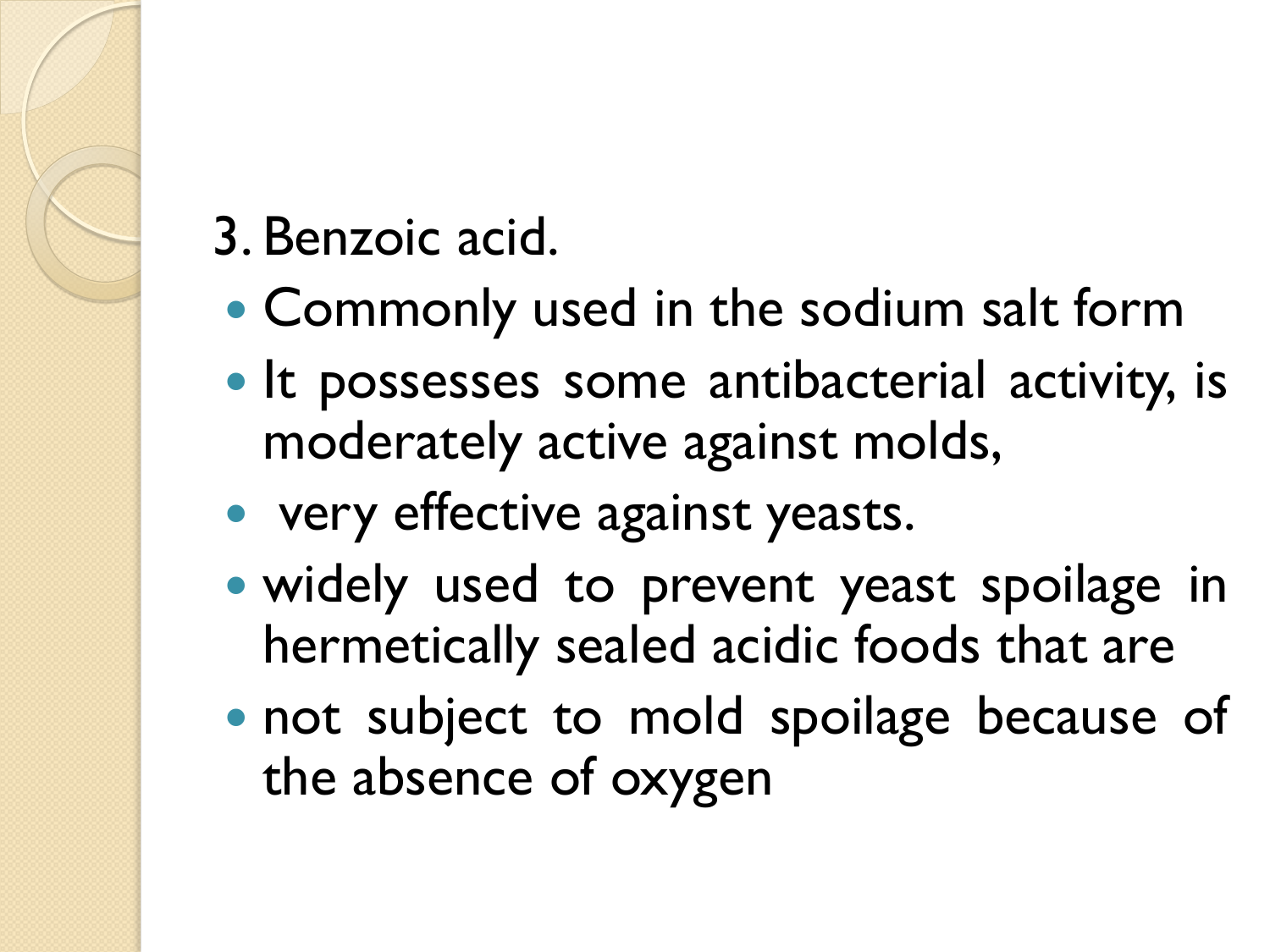### **4. Methyl and propyl parabens :**

- Formed by synthetic additions to benzoic acid
- parabens are widely used to preserve cosmetic and pharmaceutical products
- have limited use in foods because of their flavor
- are effective against molds, are moderately effective against yeasts, and have limited activity against bacteria.
- Methyl paraben is used in foods more often than propyl paraben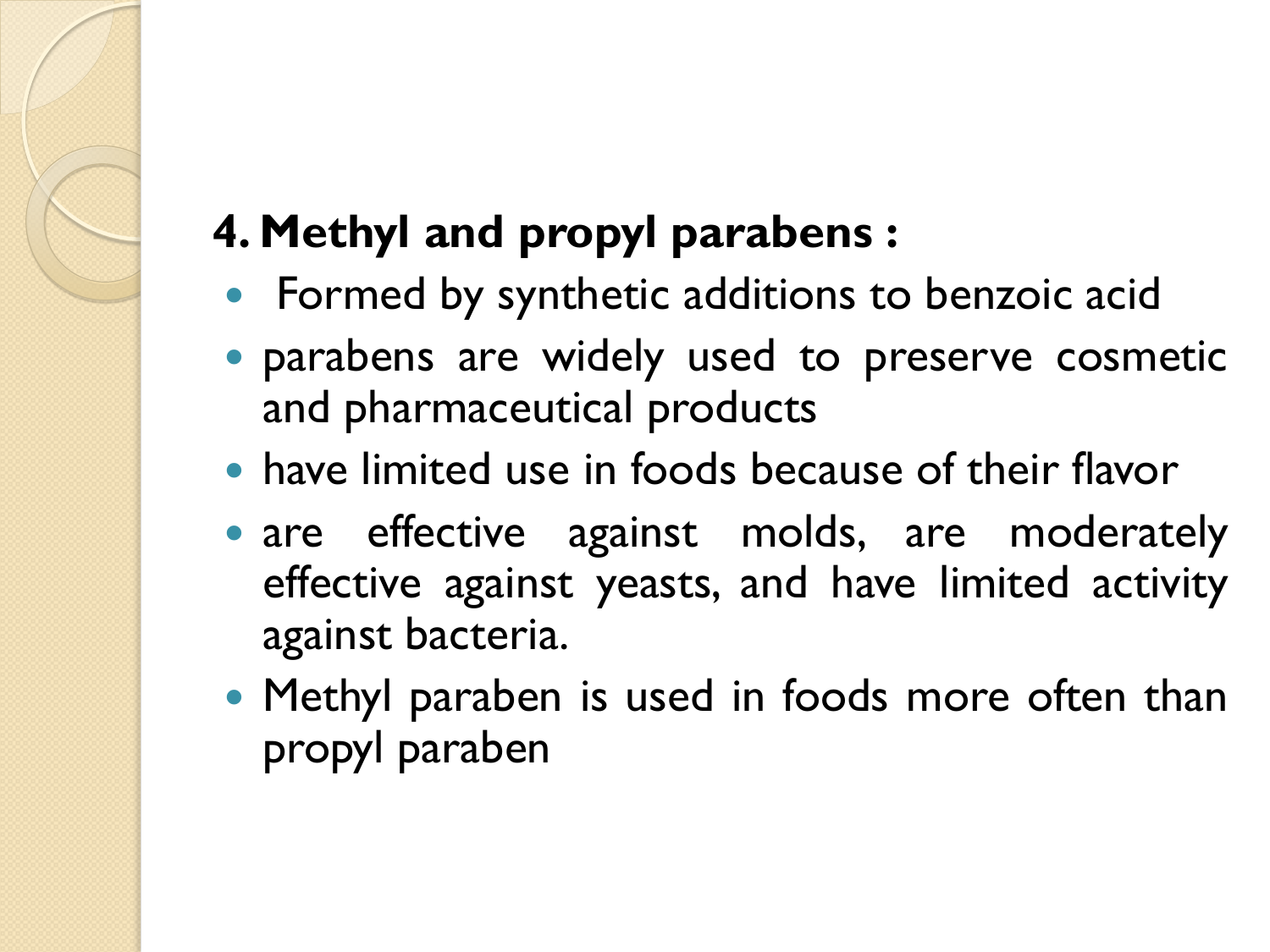### 5. Carbon dioxide :

- carbon dioxide inhibits the growth of obligately aerobic microorganisms such as molds and pseudomonads.
- used as a component of headspace gases in packaged bakery and meat products.
- **Its inhibitory effect can be enhanced by the** addition of small amounts of ethanol to the headspace of bread products.
- When used in carbonated beverages, the principal antimicrobial effect of carbon dioxide is quite likely exerted by its soluble form, carbonic acid.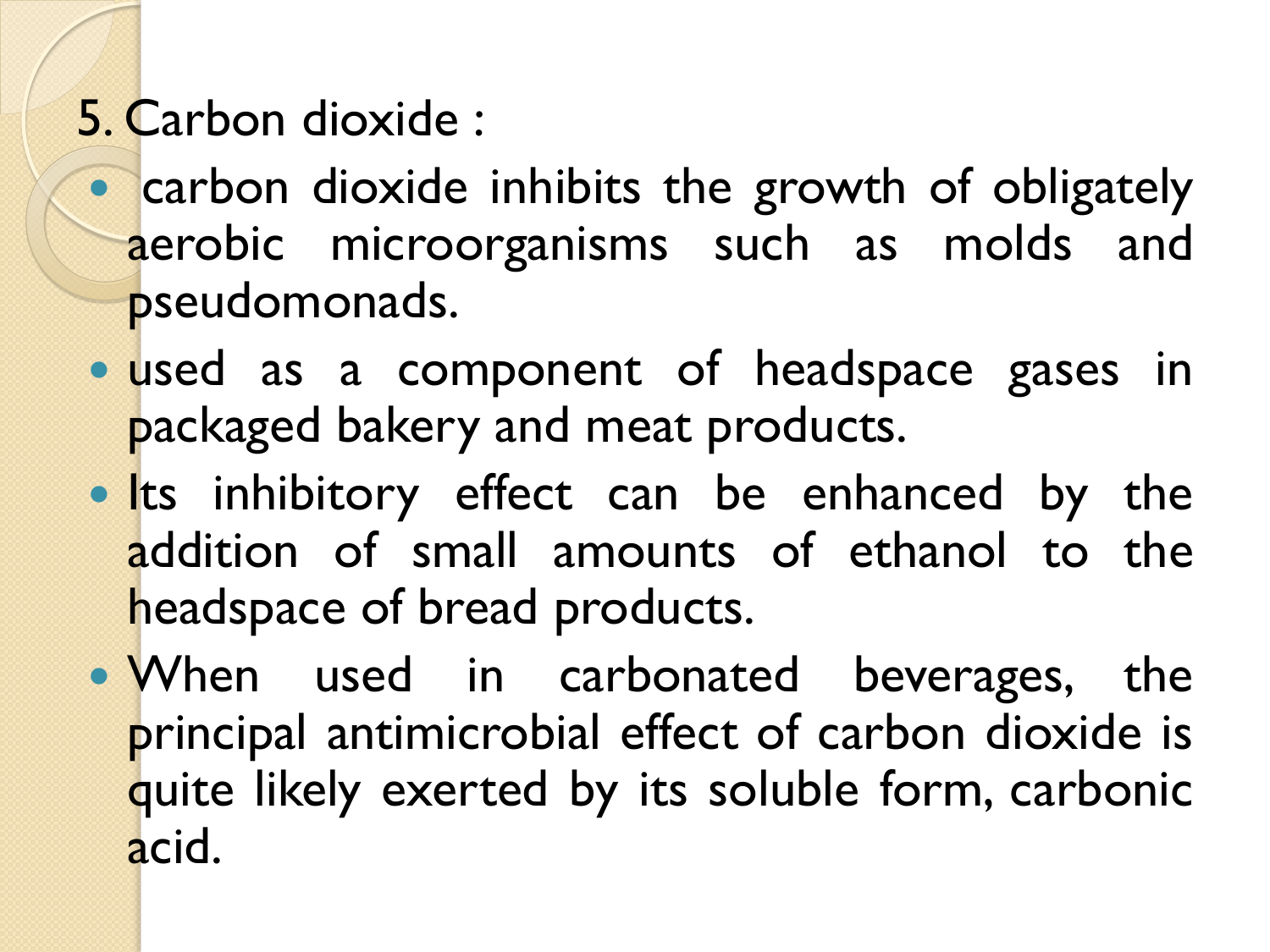### 6. Nisin

- 7. Potassium lactate and sodium diacetate
- 8. Sodium bisulfite